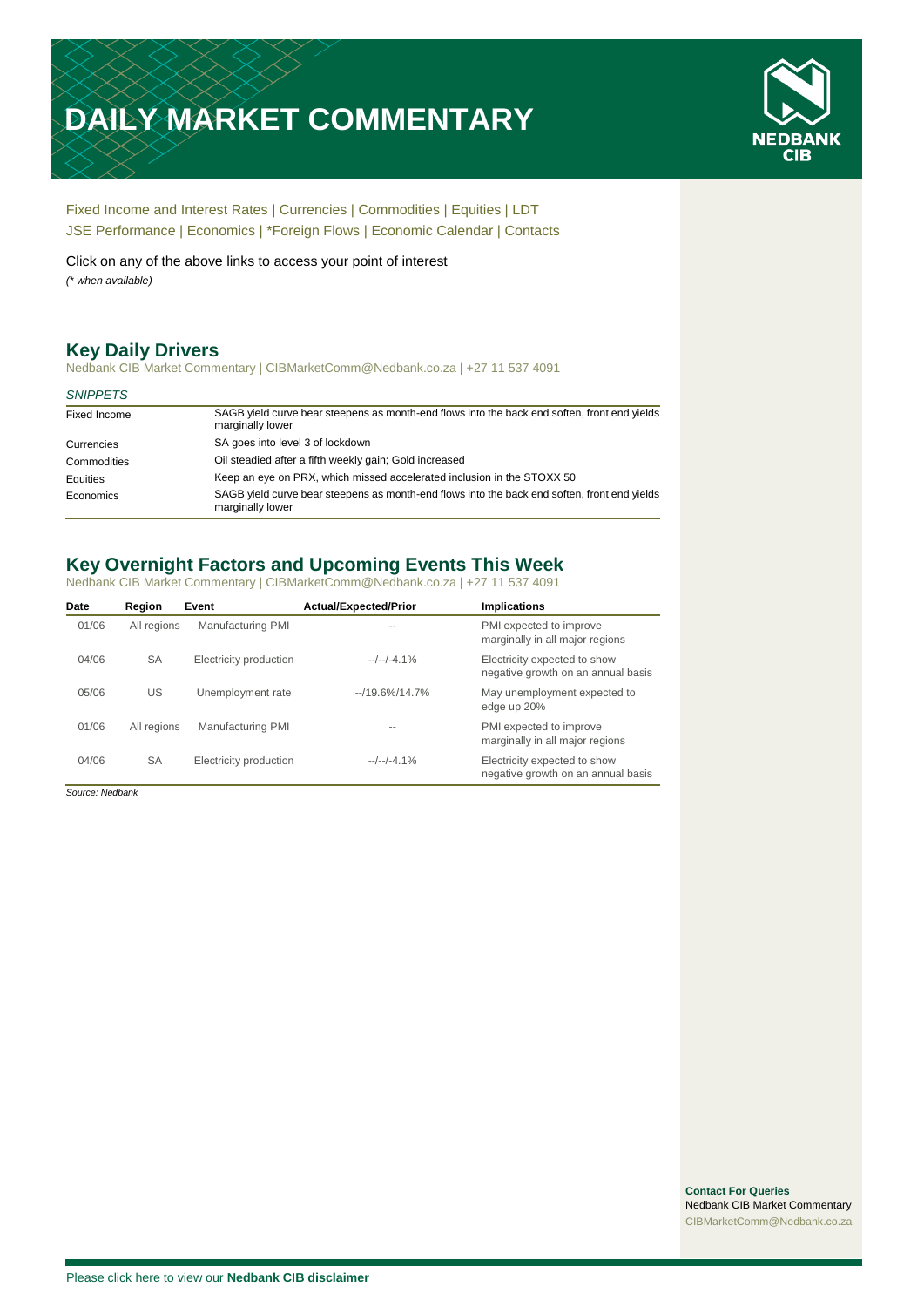# <span id="page-1-0"></span>**Fixed Income and Interest Rates**

Bond flow sales |+2711 535 4021 | Corporate Money Markets | +2711 535 4007 | Business Bank Money Markets | +2711 535 4006

|                               |                | Δ       | Δ          | Δ          | Δ         | <b>MTD</b> trend |
|-------------------------------|----------------|---------|------------|------------|-----------|------------------|
| <b>Bonds</b>                  | Last price     | 1d      | <b>MTD</b> | <b>YTD</b> | 12Month   |                  |
|                               | $\frac{9}{20}$ | bps     | bps        | bps        | bps       |                  |
| R208-0,8 yrs                  | 3,56           | $-0,46$ | $-46,36$   | $-318,36$  | $-304,96$ | J                |
| R186-6,6 yrs                  | 7,68           | 0,05    | $-75,45$   | $-56,85$   | $-79,25$  | ⊎                |
| R2030-9,7 yrs                 | 8,93           | 0,05    | $-133,26$  | $-8,66$    | $-18,16$  | ⊎                |
| R2048-27,8 yrs                | 10,81          | 0,39    | $-97,41$   | 73,49      | 98,49     | V                |
| US 10 yr                      | 0,67           | $-2,28$ | 2,96       | $-124,95$  | $-159,34$ | φ                |
| <b>UK 10 yr</b>               | 0,21           | 1,70    | $-2,10$    | $-61,20$   | $-70,70$  | ψ                |
| German 10 yr                  | $-0,42$        | $-0,50$ | 16,70      | $-23,40$   | $-25,80$  | ♠                |
| Japan 10 yr                   | 0,00           | $-0,10$ | 3,10       | 1,20       | 9,10      | φ                |
|                               |                | Δ       | Δ          | Δ          | Δ         | <b>MTD</b> trend |
| <b>Money Market</b>           | Last price     | 1d      | <b>MTD</b> | <b>YTD</b> | 12Month   |                  |
|                               | $\frac{9}{20}$ | bps     | bps        | bps        | bps       |                  |
| SA repo rate                  | 3,75           | 0,00    | $-50,00$   | $-275,00$  | $-300,00$ | J                |
|                               |                |         |            |            |           |                  |
| SA prime rate                 | 7,25           | 0,00    | $-50,00$   | $-275,00$  | $-300,00$ | ⊎                |
| SA CPI (MTD = previous month) | 4,10           |         | $-50,00$   | 10,00      | $-40,00$  | ⊎                |
| SA 3m JIBAR                   | 4,03           | $-1,70$ | $-55,00$   | $-277,50$  | $-310,00$ | V                |
| SA 3m NCD                     | 4,03           | $-5,00$ | $-52,50$   | $-280,00$  | $-311,25$ | ψ                |
| SA 6m NCD                     | 4,45           | 0,00    | $-52,50$   | $-287,50$  | $-316,25$ | V                |
| SA 12m NCD                    | 4,78           | $-2,50$ | $-40,00$   | $-285.00$  | $-317,50$ | V                |
| US 3m LIBOR                   | 0,36           | $-0,88$ | $-19,36$   | $-154,59$  | $-216,24$ | ψ                |
| UK 3m LIBOR                   | 0,24           | $-0,66$ | $-34,94$   | $-54,68$   | $-55,08$  | ⊎                |
| Japan 3m LIBOR                | $-0,04$        | $-0,58$ | $-3,43$    | 1,00       | 2,68      | J                |

| <b>FRAs and Swaps</b>            | Last price     | Δ<br>1d | Δ<br><b>MTD</b> | Δ<br><b>YTD</b> | Δ<br>12Month | <b>MTD</b> trend |
|----------------------------------|----------------|---------|-----------------|-----------------|--------------|------------------|
|                                  | $\frac{9}{20}$ | bps     | bps             | bps             | bps          |                  |
| 3X6 FRA                          | 3,77           | 0,50    | 0,50            | $-284,00$       | $-318,00$    | ۸                |
| 6X9 FRA                          | 3,71           | 0,00    | 4,00            | 3,00            | 4,00         | ۸                |
| 9X12 FRA                         | 3,85           | 4,50    | 4,50            | $-264,50$       | $-291,50$    | φ                |
| 18X21 FRA                        | 4,52           | 0,00    | 0,00            | $-205,50$       | $-237,00$    | ٠                |
| SA 2yr Swap                      | 4,11           | $-3,00$ | 0,00            | $-247,50$       | $-285,00$    | ۰                |
| SA 3yr Swap                      | 4,48           | $-1,50$ | 0,00            | $-219,00$       | $-256,50$    | ۰                |
| SA 5yr Swap                      | 5,34           | 0,00    | 0,00            | $-161,50$       | $-185,50$    | ♦                |
| SA 10yr Swap                     | 7,09           | 0,00    | 0,00            | $-59,00$        | $-71,00$     | ۰                |
| SA 15yr Swap                     | 7,80           | 0,50    | 0,50            | $-26,50$        | $-28,00$     | ۸                |
|                                  |                | Δ       | Δ               | Δ               | Δ            | <b>MTD</b> trend |
| <b>Spreads</b>                   | Last price     | 1d      | <b>MTD</b>      | <b>YTD</b>      | 12Month      |                  |
|                                  | $\frac{9}{20}$ | bps     | bps             | bps             | bps          |                  |
| 2v10v                            | $-2,98$        | $-3,00$ | 0,00            | $-188,50$       | $-214,00$    | ♦                |
| 3v10y                            | $-2,61$        | $-1,50$ | 0,00            | $-160,00$       | $-185,50$    | ۰                |
| R2030-R208                       | 5,37           | $-1,55$ | $-1,55$         | 309,45          | 284,05       | ψ                |
| R2048-R2030                      | 2,03           | 0,40    | 0,40            | 96,81           | 135,81       | ♠                |
| 5y-R2030                         | $-3,56$        | 0,11    | 0,11            | $-149,09$       | $-163,59$    | φ                |
| 10y-R2030                        | $-1,80$        | 0,11    | 0,11            | $-46,59$        | $-49,09$     | ♠                |
| 15y-R2030                        | $-1,10$        | 0,61    | 0,61            | $-14,09$        | $-6,09$      | φ                |
|                                  |                |         |                 |                 |              |                  |
| SA 5yr CDS spread - basis points | 349,00         | 0,00    | 0,00            | 182,50          | 149,00       | ♦                |

#### **US 10 Year Yield SA 10 Year Yield**





*Source: Bloomberg, Nedbank Source: Bloomberg, Nedbank*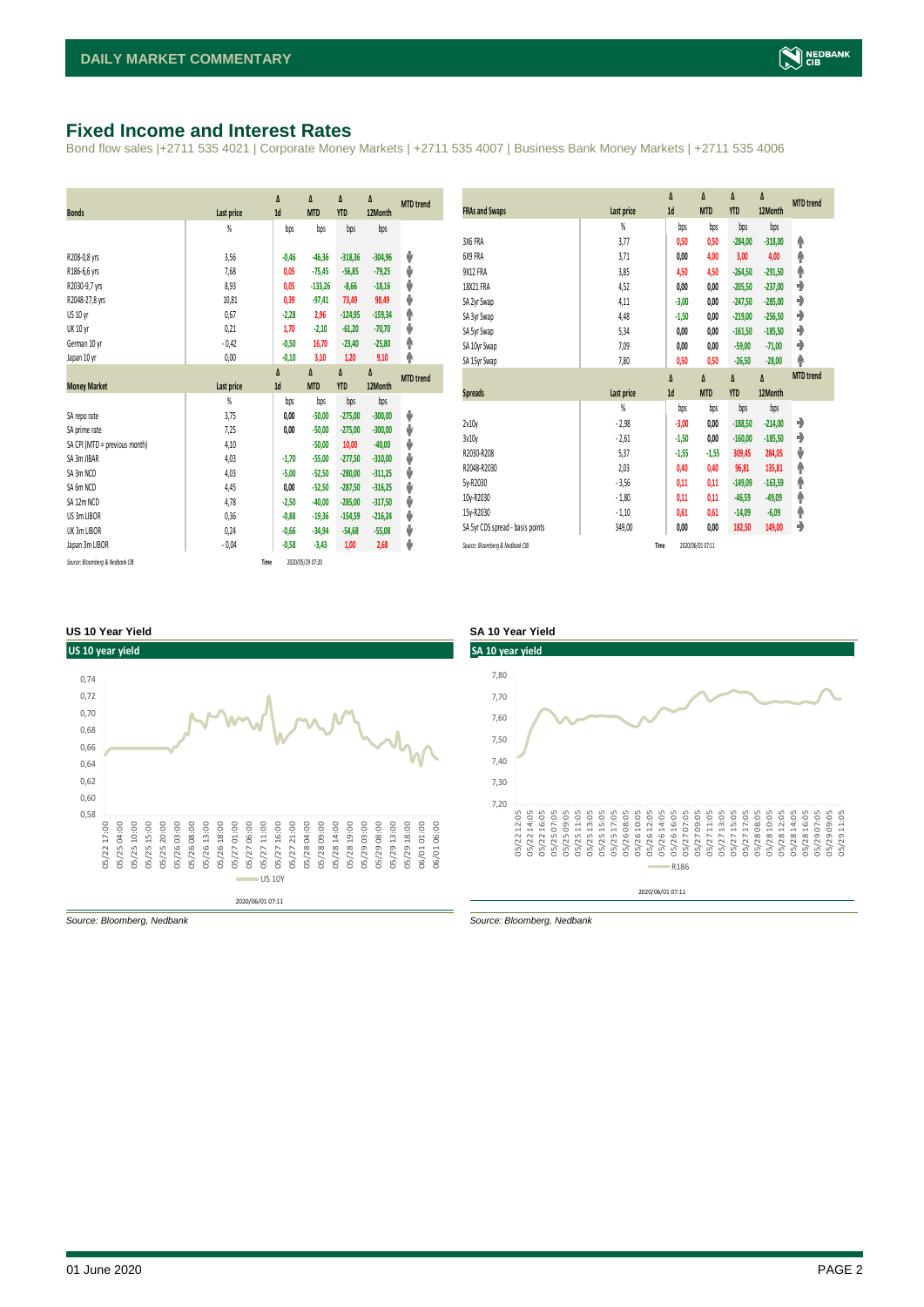

### <span id="page-2-0"></span>**Currencies**

Business Banking FX | +27 11 535 4003 | Corporate FX | +2711 535 4002 | Institutional FX | +2711 535 4005

- The final session of the month saw the rand trading in the high 17.40s at the local open. Markets traded cautiously ahead of the weekend and a scheduled briefing by President Trump, which saw the local unit trade steadily weaker to reach a high of 17.6690 on the day. After the time of the local close, the rand managed to post steady gains. This morning, it currently trades at 17.4400, the EURZAR is trading at 19.4140 and the GBPZAR is trading at 21.5870.
- The international markets saw the EURUSD trade around the 1.1100 pivot going into the weekend; this morning, it currently trades at 1.1132, marginally shy of the recent highs. The GBPUSD is currently trading at 1.2376 this morning, also firmer than the close last week. Gold has resumed its upward trajectory as global tensions have escalated and investors seek traditional safe havens; this morning, it is currently trading at 1,742.50, USD24 firmer from the same time on Friday.
- Data releases scheduled for today: locally, we have the PMI; from Europe and the UK, we have manufacturing PMI releases; and from the US, we have the Markit manufacturing PMI and manufacturing ISM.
- On Friday, markets traded cautiously ahead of the scheduled briefing by President Trump. As usual, despite the tone, it lacked meaningful substance, and as a result, the USD lost ground across the board. Brexit talks continue as the deadline creeps ever closer. In the US, widespread demonstrations continue to dominate the headlines, and from China, the PMI release is above expectations, indicating an expansion in the economy.

|                                 |            | X <sub>A</sub> | X <sub>A</sub>   | $% \Delta$    | $% \Delta$  | <b>MTD</b> trend | <b>USD trend</b>    |
|---------------------------------|------------|----------------|------------------|---------------|-------------|------------------|---------------------|
| <b>Maiors</b>                   | Last price | $-1d$          | <b>MTD</b>       | <b>YTD</b>    | 12Month     |                  |                     |
| GBPUSD                          | 1,24       | 0,28           | 0,28             | $-6,63$       | $-2,26$     | Ą                | <b>USD</b> weakness |
| <b>EURUSD</b>                   | 1.11       | 0.30           | 0.30             | $-0.70$       | $-0,95$     | Ŵ                | <b>USD weakness</b> |
| <b>USDJPY</b>                   | 107,53     | $-0,28$        | $-0.28$          | 1,00          | $-0,50$     | ψ                | <b>USD</b> weakness |
| <b>USDAUD</b>                   | 1,49       | $-0,78$        | $-0,78$          | 4,39          | 3.81        | ψ                | <b>USD</b> weakness |
|                                 |            | $X\Delta$      | X <sub>A</sub>   | $% \Delta$    | $% \Lambda$ | <b>MTD</b> trend | <b>ZAR trend</b>    |
| <b>Rand crosses</b>             | Last price | $-1d$          | <b>MTD</b>       | <b>YTD</b>    | 12Month     |                  |                     |
| <b>USDZAR</b>                   | 17,44      | $-0.61$        | $-0.61$          | 19,72         | 17.13       | ψ                | ZAR strength        |
| GBPZAR                          | 21,59      | $-0,40$        | $-0,40$          | 14,01         | 15,22       | ψ                | ZAR strength        |
| EURZAR                          | 19,42      | $-0.30$        | $-0,30$          | 19,15         | 16,34       | ψ                | ZAR strength        |
| AUDZAR                          | 11,72      | 0.16           | 0.16             | 16.07         | 13.97       | Ŵ                | ZAR weakness        |
| ZARJPY                          | 6,17       | 0.32           | 0,32             | $-25,75$      | $-21,23$    | 4                | ZAR strength        |
|                                 |            | $X\Delta$      | X <sub>A</sub>   | $% \Delta$    | $% \Delta$  | <b>MTD</b> trend | ZAR trend           |
| <b>African FX</b>               | Last price | $-1d$          | <b>MTD</b>       | <b>YTD</b>    | 12Month     |                  |                     |
| ZARMWK (Malawian kwacha)        | 42,21      | 0,60           | 0.60             | $-24,82$      | $-22,41$    | Φ                | ZAR strength        |
| ZARBWP (Botswana pula)          | 0,68       | 0.60           | 0.60             | $-11,48$      | $-9,74$     | Ŵ                | ZAR strength        |
| ZARKES (Kenyan shilling)        | 6.12       | 0.64           | 0.64             | $-18,11$      | $-14,45$    | φ                | ZAR strength        |
| ZARMUR (Mauritian rupee)        | 2,30       | 0.27           | 0.27             | $-13,00$      | $-7,65$     | Ŵ                | ZAR strength        |
| ZARNGN (Nigerian naira)         | 22,25      | 0.60           | 0.60             | $-17,06$      | $-11,70$    | Ą                | ZAR strength        |
| ZARGHS (Ghanian cedi)           | 0,33       | 0.60           | 0.60             | $-22,83$      | $-12,70$    | Φ                | ZAR strength        |
| ZARZMW (Zambian kwacha)         | 1.05       | 0.52           | 0.52             | 4.61          | 12.99       | Ą                | ZAR strength        |
| ZARMZN (Mozambican metical)     | 3,97       | 0,59           | 0,59             | $-10,77$      | $-8,24$     | 4                | ZAR strength        |
|                                 |            | X <sub>A</sub> | X <sub>A</sub>   | $%$ $\Lambda$ | %           | <b>MTD</b> trend | <b>USD trend</b>    |
| <b>Emerging Market FX</b>       | Last price | $-1d$          | <b>MTD</b>       | <b>YTD</b>    | 12Month     |                  |                     |
| <b>USDBRL</b> (Brazilian Real)  | 5,34       | $-1,36$        | 0.00             | 24,47         | 25,54       | ٠                | USD weakness        |
| USDTRY (Turkish Lira)           | 6,81       | $-0.21$        | $-0.21$          | 12,61         | 14.33       | ψ                | <b>USD weakness</b> |
| <b>USDMXN</b> (Mexican Peso)    | 22,06      | $-0,51$        | $-0,51$          | 14,22         | 10,36       | ψ                | USD weakness        |
| <b>USDINR</b> (Indian Rupee)    | 75,33      | $-0,38$        | $-0,38$          | 5,25          | 8,05        | ψ                | <b>USD</b> weakness |
| <b>USDRUB</b> (Russian Ruble)   | 70,15      | $-0,47$        | $-0,00$          | 11,64         | 7,39        | ψ                | <b>USD</b> weakness |
| Source: Bloomberg & Nedbank CIB |            | Time           | 2020/06/01 07:11 |               |             |                  |                     |

• Possible trading range for the rand today:17.2500 to 17.7500

*\*Please note that the sign on the % change reflects the change on the headline number. The narrative indicates the trend direction over the month. For trade in any of these currencies, contact our FX dealing desks*



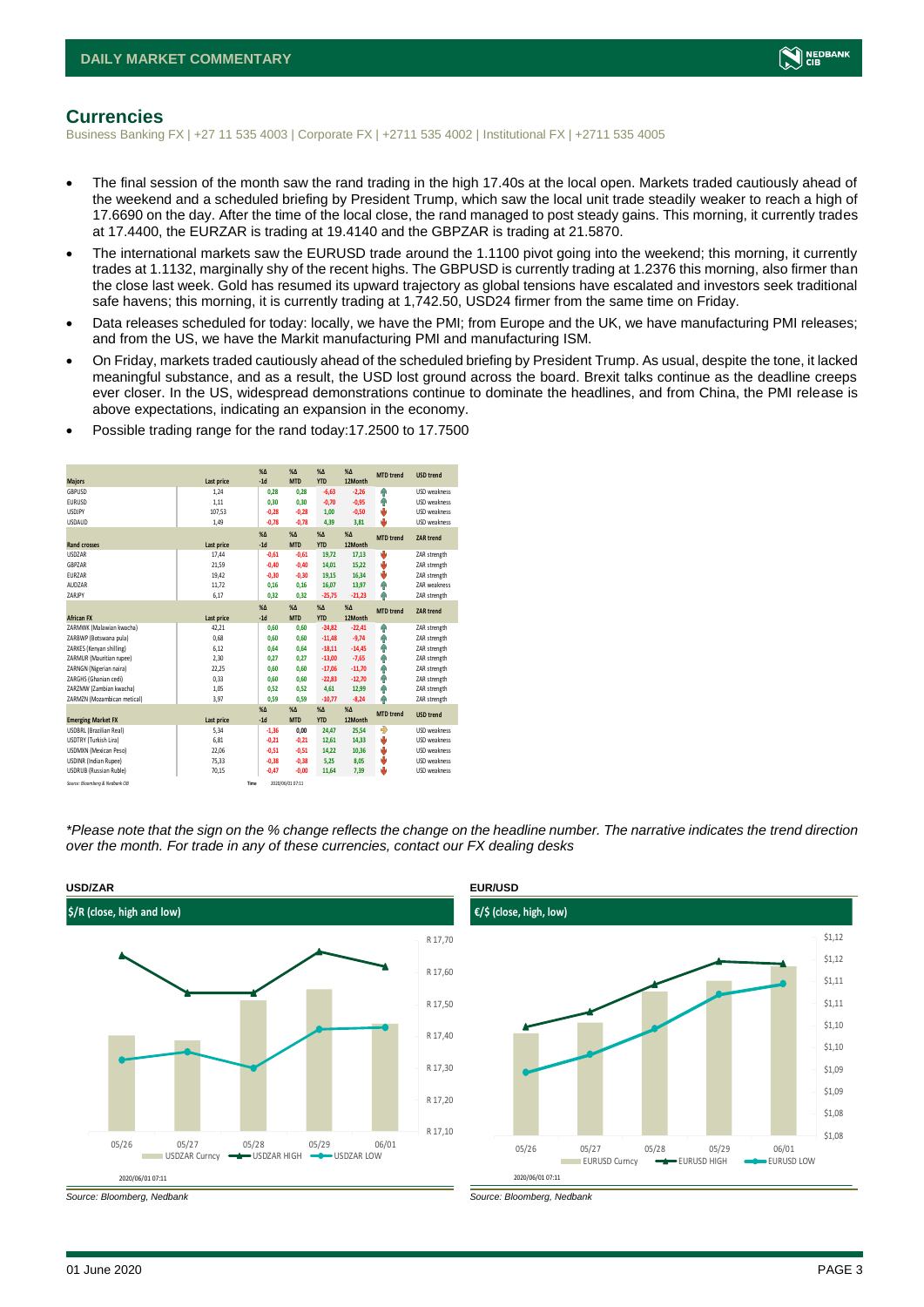

### <span id="page-3-0"></span>**Commodities**

Nedbank CIB Market Commentary | CIBMarketComm@Nedbank.co.za | +27 11 537 4091| +27 11 535 4038

- Oil steadied after a fifth weekly gain as investors weighed the demand threats from unrest in the U.S. and deteriorating relations between Washington and Beijing against signs that OPEC+ may extend supply cuts. WTI for July delivery declined 0.4% to \$35.36 a barrel.
- Gold rose as violent protests in cities across the U.S. stoke concerns about reaccelerating infection rates and a damping of the economic recovery. Spot gold +0.3% to \$1,736.20/oz after +0.7% Friday. Silver +1.4%, platinum - 0.1%, palladium +0.2%. Base-metal prices climb in early Asian trade, helped by expectations of an uptick in business activities as more regions start to reopen their economies. 3M LME copper contract is up 1.3% at \$5,444 a metric ton while the nickel contract is 1.6% higher at \$12,515 a ton.

*Source: Bloomberg*

| <b>Commodities</b>              | Last price | $%$ $\Delta$<br>$-1d$ | $\%$ $\Delta$<br><b>MTD</b> | $\%$ $\Delta$<br><b>YTD</b> | $\%$ $\Delta$<br>12Month | <b>MTD</b> trend |
|---------------------------------|------------|-----------------------|-----------------------------|-----------------------------|--------------------------|------------------|
| Brent near future (\$)          | 37,65      | $-0,50$               | 6,57                        | $-42,95$                    | $-41,62$                 | f                |
| WTI crude (\$)                  | 35,32      | $-0,48$               | $-0,48$                     | $-42,16$                    | $-33,98$                 | ψ                |
| Gold spot (\$)                  | 1741,83    | 0,67                  | 0,67                        | 14,80                       | 31,43                    | Ĥ                |
| Platinum spot (\$)              | 845,63     | 0,91                  | 0,91                        | $-12,51$                    | 2,80                     | Ŷ                |
| SA white maize spot (R)         | 2 417,00   | 1,77                  | 0,00                        | $-7,04$                     | $-17,68$                 | ჟ                |
| Source: Bloomberg & Nedbank CIB |            | Time                  | 2020/06/01 07:11            |                             |                          |                  |



*Source: Bloomberg, Nedbank*



*Source: Bloomberg, Nedbank Source: Bloomberg, Nedbank*

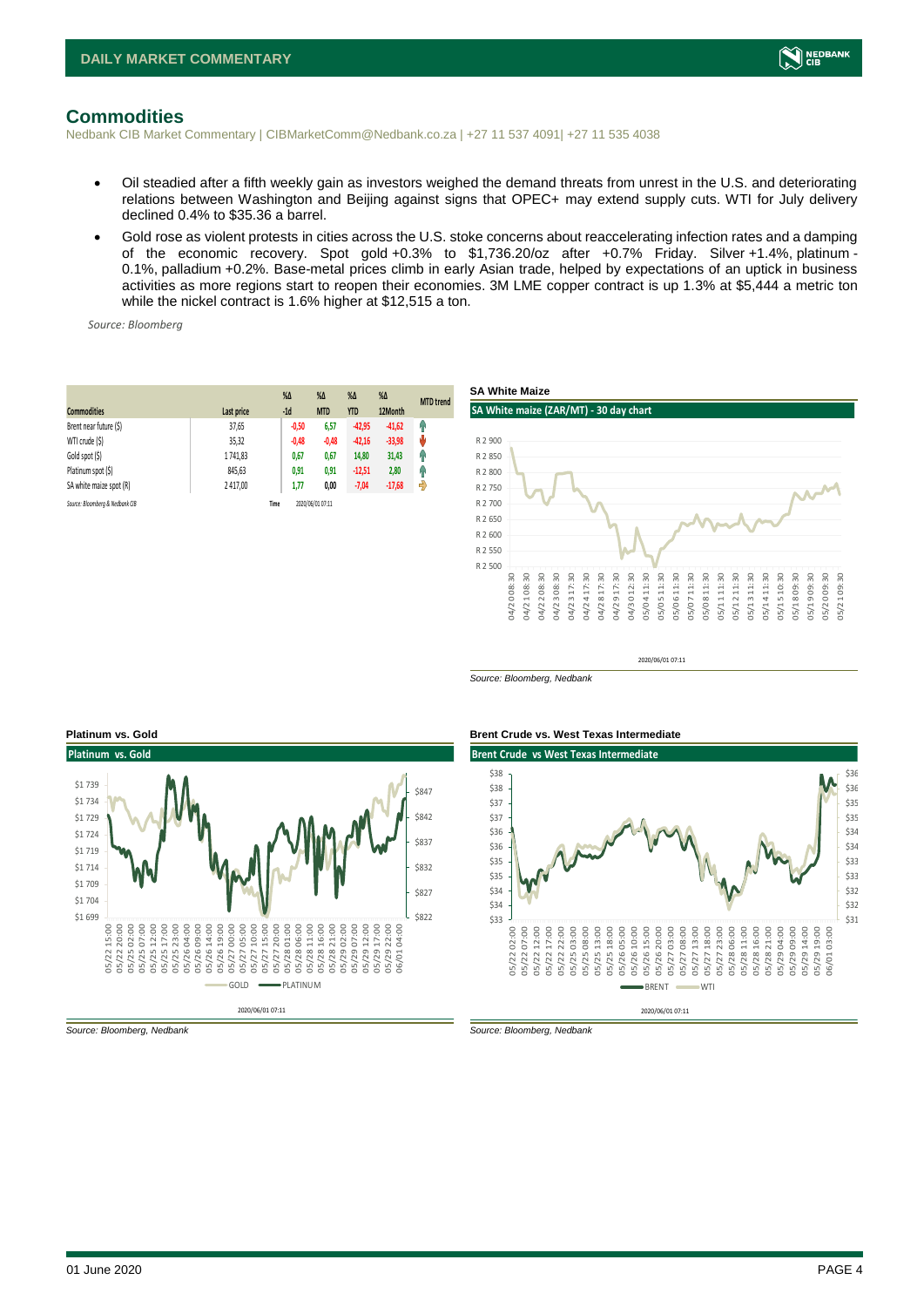# <span id="page-4-0"></span>**Equities**

Cash equities | +2711 535 4030/31

#### South Africa

• Top40 -1.89%; all the day's action centred on the MSCI rebalance as SA gets down-weighted and a few names are deleted from the index. MSCI reminder: deleted names are RDF -6%, FFA -3.39%, TFG -10%, LBH -5.73% and INL - 11%; upweights are AEL +x%; DRD +5%; MTM; PSG for small-cap index. Resi -0.16% held up well, along with the gold miners, with the index up 0.85%; naturally saw profit taking in plat index -3% given prev. day's move. Volume picked up on the day, with R24.5bn in value traded in the closing auction alone, above a normal day's average of about R19bn.

#### UK/Europe

• European equities retreated, paring a gain for the month, as grim corporate news, disappointing US data and souring US-China relations weighed on investor sentiment. The Stoxx 600 was down 1.4%, with travel and leisure, banks and automotive the biggest declining sectors. That trimmed the rise in May to about 3%, marking its second monthly advance from a low in March.

#### USA

• US equities advanced following a press conference in which President Trump stopped short of implementing drastic economic restrictions against China. S&P 500 up 0.5%. Dow down 0.1%. Nasdaq gained 1.3%. Russell 2000 lost 0.5%. Seven of the 11 main S&P sectors closed higher. Healthcare up 1.3%. Financials down 1.2%.

#### Asia

• AsiaPac is higher, with Hong Kong and China in the lead; commodities are firmer, and although we had some sizeable swings, the rand is back around 17.44. Tencent is up a notable 4%, which should see NPN/PRX higher – keep an eye on PRX, which missed accelerated inclusion in the STOXX 50.

|                                 |            | $\%$ $\Delta$ | $\%$ $\Delta$    | $\%$ $\Delta$ | $\%$     | 2019        | <b>MTD</b> trend |
|---------------------------------|------------|---------------|------------------|---------------|----------|-------------|------------------|
| <b>Developed Markets</b>        | Last price | $-1d$         | <b>MTD</b>       | <b>YTD</b>    | 12Month  | Performance |                  |
| Dow Jones                       | 25 383,11  | $-0.07$       | 0,00             | $-11,06$      | 2,29     | 22,34       | Ð                |
| Nasdaq                          | 9489,87    | 1,29          | 0,00             | 5,76          | 27,33    | 35,23       | l-D              |
| S&P 500                         | 3 044,31   | 0.48          | 0.00             | $-5, 77$      | 10,62    | 28,88       | Đ                |
| DJ Eurostoxx 50                 | 3 050,20   | $-1,43$       | 0,00             | $-18,56$      | $-7,02$  | 25,12       | Ą                |
| DAX                             | 11586,85   | $-1,65$       | 0,00             | $-12,55$      | $-1,19$  | 25,22       | Đ                |
| CAC.                            | 4695,44    | $-1,59$       | 0,00             | $-21,46$      | $-9,84$  | 26,46       | Đ                |
| FTSE                            | 6 0 7 6.60 | $-2,29$       | 0.00             | $-19,43$      | $-15,15$ | 12,00       | Đ                |
| ASX200                          | 5785,00    | 0,51          | 0,51             | $-13,45$      | $-9,56$  | 13,38       | Ą                |
| Nikkei 225                      | 22 043.66  | 0.76          | 0.76             | $-6,82$       | 7.00     | 20,93       | Ą                |
| MSCI World                      | 2 147,88   | $-0.02$       | 0,00             | $-8,93$       | 4,97     | 25,19       | Ą                |
|                                 |            | $\%$ $\Delta$ | $\%$ $\Delta$    | $\%$ $\Delta$ | $\%$     | 2019        |                  |
| <b>Emerging Markets</b>         | Last price | $-1d$         | <b>MTD</b>       | <b>YTD</b>    | 12Month  | Performance | <b>MTD</b> trend |
| Hang Seng                       | 23 701,82  | 3,22          | 3,22             | $-15,92$      | $-11,89$ | 9,07        | Ą                |
| Shanghai                        | 2 908.48   | 1.97          | 1.97             | $-4,64$       | 0.34     | 23,72       | φ                |
| Brazil Bovespa                  | 87 402.60  | 0.52          | 0.00             | $-24,42$      | $-9,92$  | 27,07       | Ą                |
| India - NSE                     | 33 286,98  | 2,66          | 2.66             | $-19,31$      | $-16,18$ | 14,38       | A                |
| Russia Micex                    | 2734,83    | $-1.62$       | 0.00             | $-10,21$      | 2.61     | 28,21       | Ą                |
| <b>MSCI Emerging</b>            | 930,35     | 0,54          | 0,00             | $-16,53$      | $-6,78$  | 15,38       | Ą                |
|                                 |            | $\%$ $\Delta$ | $\%$ $\Delta$    | $\%$ $\Delta$ | $\%$     | 2019        |                  |
| <b>SA Indices</b>               | Last price | $-1d$         | <b>MTD</b>       | <b>YTD</b>    | 12Month  | Performance | <b>MTD</b> trend |
| <b>JSE All Share</b>            | 50 483,00  | $-1,76$       | 0.00             | $-11,56$      | $-9,29$  | 8,24        | l-)              |
| Top 40                          | 46 544,79  | $-1,89$       | 0.00             | $-8,41$       | $-6,14$  | 8,75        | Đ                |
| Resi 10                         | 47 221.36  | $-0.16$       | 0.00             | $-4,14$       | 8,59     | 20.01       | Ą                |
| Indi 25                         | 69 740,28  | $-2,68$       | 0.00             | 0,63          | 1,24     | 8,82        | Đ                |
| Fini 15                         | 9728.86    | $-2,87$       | 0,00             | $-37,94$      | $-41,95$ | $-4,30$     | Ð                |
| Source: Bloomberg & Nedbank CIB |            | Time          | 2020/06/01 07:11 |               |          |             |                  |





*Source: Bloomberg, Nedbank*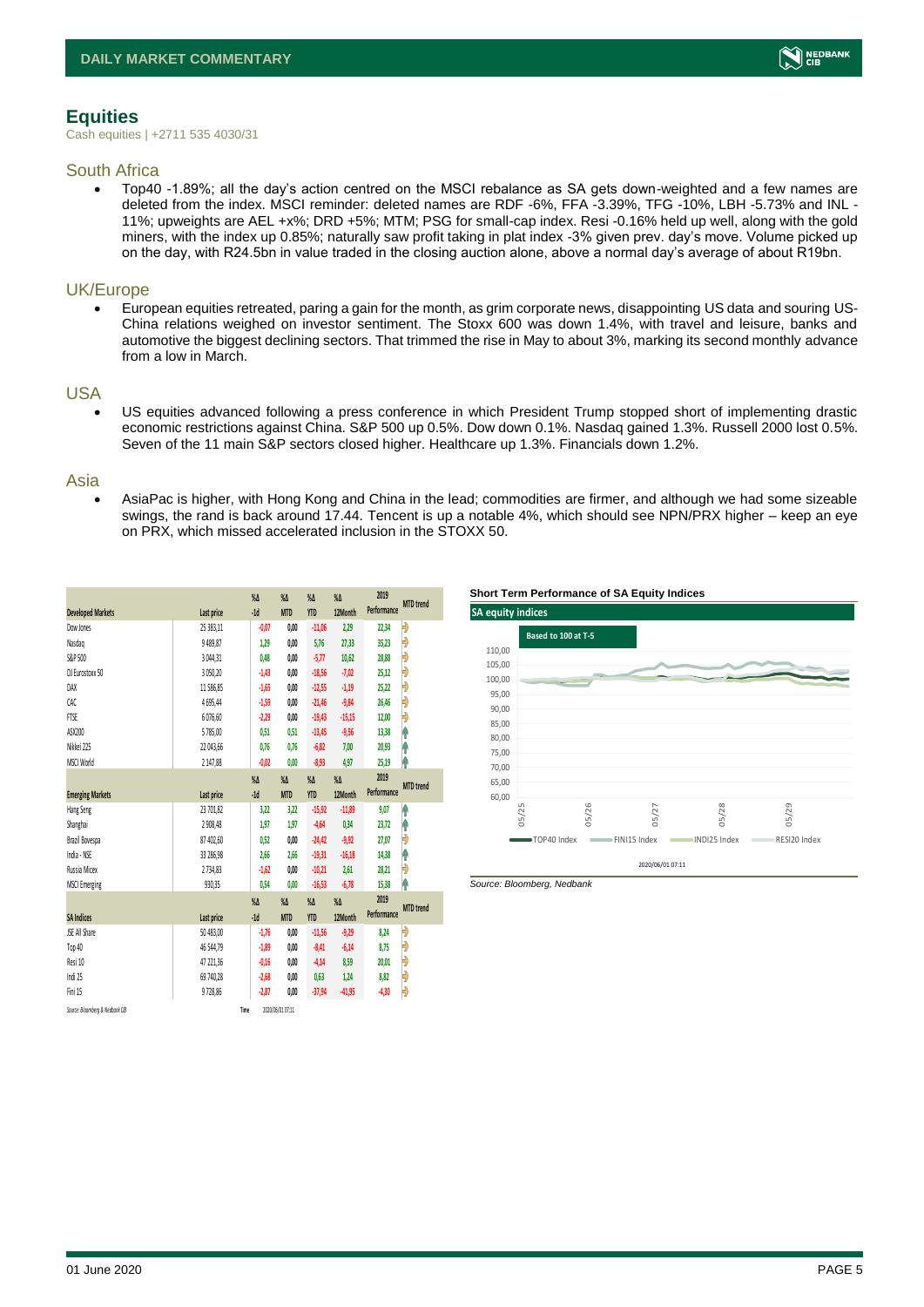# <span id="page-5-0"></span>**Last Day To Trade**

Susan Correia | Scorreia@Nedbankcapital.co.za | +27 11 295 8227

| <b>SHARE CODE</b> | <b>SHARE NAME</b>            | <b>DIVIDEND / INTEREST RATE</b>                       |
|-------------------|------------------------------|-------------------------------------------------------|
| 2 June 2020       |                              |                                                       |
| AEL               | Allied Electronics Corp A    | dividend @ 26cps                                      |
| <b>CTK</b>        | <b>Cartrack Holdings Ltd</b> | dividend @ 54cps                                      |
| <b>OAS</b>        | Oasis Crescent Prop Fund     | dividend $@$ 48.75440 cps or 2.24611 new per 100 held |
| <b>SEA</b>        | Spear REIT Ltd               | dividend $@$ 47.01759 cps                             |

*Source: JSE*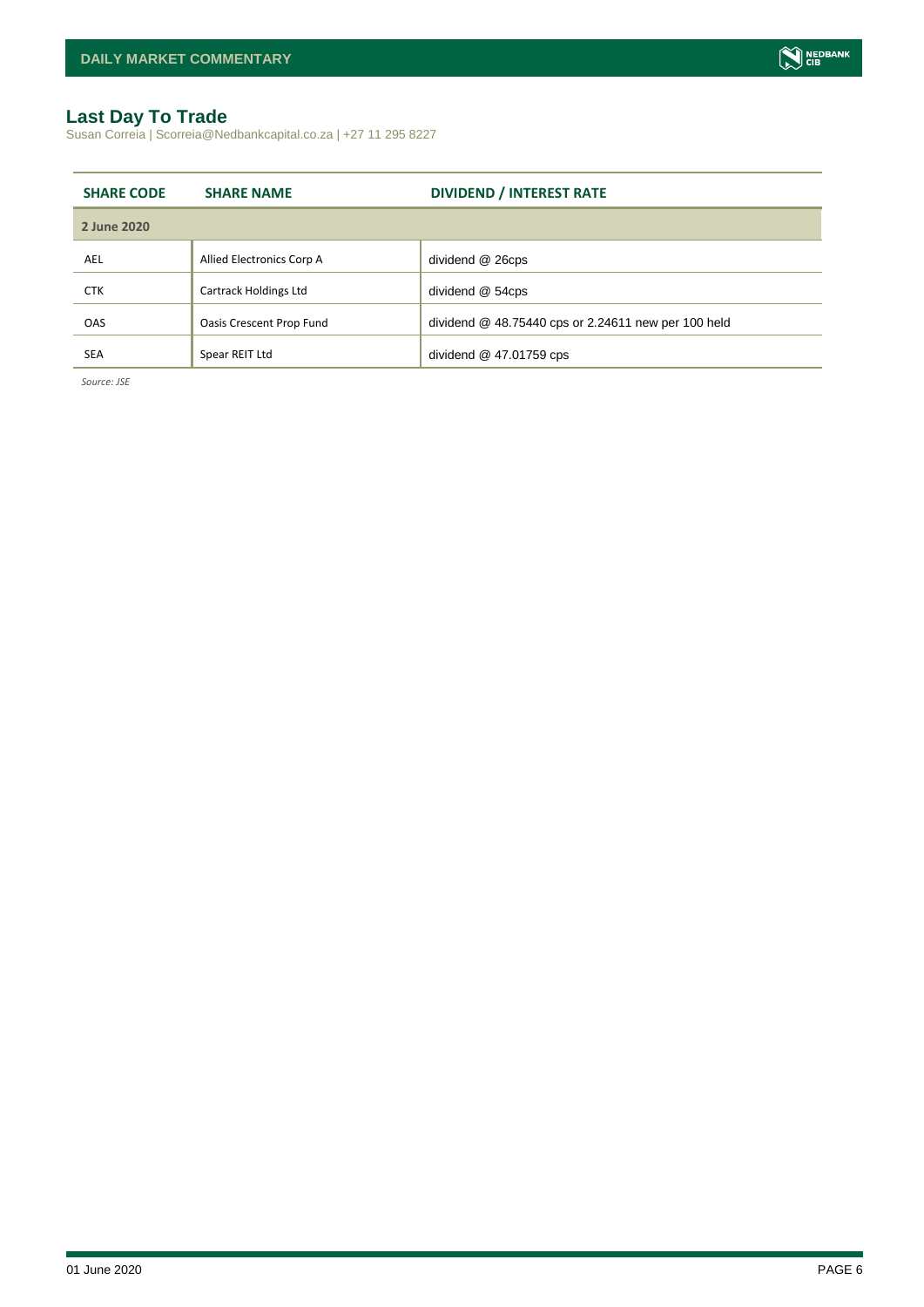### <span id="page-6-0"></span>**JSE Performance**

Nedbank CIB Market Commentary | CIBMarketComm@Nedbank.co.za | +27 11 537 4091

|                                    |             | $\% \Delta$ | %Δ         | %Δ         | $\%$ $\Delta$ | 2019        |                  |
|------------------------------------|-------------|-------------|------------|------------|---------------|-------------|------------------|
| <b>Top40 constituents</b>          | Last price  | $-1d$       | <b>MTD</b> | <b>YTD</b> | 12Month       | Performance | <b>MTD</b> trend |
| ABG: Absa Group Ltd                | 81,20       | $-3,30$     | 0,00       | $-45,61$   | $-51,95$      | $-7,74$     | Đ                |
| AGL : Anglo American Plc           | 365,55      | $-0,09$     | 0,00       | $-8,35$    | 5,00          | 23,76       | Đ                |
| AMS: Anglo American Platinum Ltd   | 1 1 0 9, 95 | $-4,27$     | 0,00       | $-13,23$   | 54,80         | 143,03      | Đ                |
| ANG: Anglogold Ashanti Ltd         | 424,50      | 0,33        | 0,00       | 34,12      | 118,05        | 74,14       | Đ                |
| APN : Aspen Pharmacare Holdings Lt | 139,68      | $-0,68$     | 0,00       | 17,16      | 42,62         | $-11,57$    | Đ                |
| BHP: Bhp Group Plc                 | 344,06      | 0,45        | 0,00       | 4,33       | 4,96          | 8,56        | Đ                |
| BID: Bid Corp Ltd                  | 246,30      | $-1,35$     | 0,00       | $-25,41$   | $-19,07$      | 24,61       | Đ                |
| BTI: British American Tobacco Plc  | 693,40      | $-1,38$     | 0,00       | 16,08      | 36,76         | 27,29       | Đ                |
| BVT: Bidvest Group Ltd             | 151,85      | $-3,51$     | 0,00       | $-25,84$   | $-26,68$      | $-1,01$     | Đ                |
| CFR : Financiere Richemont-Dep Rec | 102,13      | $-1,00$     | 0,00       | $-6,76$    | $-4,03$       | 16,96       | Đ                |
| CLS : Clicks Group Ltd             | 232,76      | $-0,82$     | 0,00       | $-9,29$    | 22,07         | 34,02       | Đ                |
| CPI : Capitec Bank Holdings Ltd    | 845,77      | $-5,00$     | 0,00       | $-41,52$   | $-35,89$      | 29,35       | Đ                |
| DSY: Discovery Ltd                 | 98,25       | $-2,24$     | 0,00       | $-18,55$   | $-29,18$      | $-24,51$    | Đ                |
| FSR: Firstrand Ltd                 | 40,13       | $-1,52$     | 0,00       | $-36,10$   | $-40,01$      | $-4,21$     | Đ                |
| GFI: Gold Fields Ltd               | 137,10      | 2,24        | 0,00       | 43,01      | 109,50        | 94,30       | Đ                |
| GRT : Growthpoint Properties Ltd   | 12,48       | $-1,03$     | 0,00       | $-43,55$   | $-48,41$      | $-5,11$     | Ð                |
| IMP : Impala Platinum Holdings Ltd | 117,08      | $-3,12$     | 0,00       | $-18,42$   | 101,86        | 291,28      | Ð                |
| INL: Investec Ltd                  | 30,41       | $-11,13$    | 0,00       | $-48,40$   | $-50,05$      | 5,01        | Đ                |
| INP: Invested Pld                  | 31,25       | $-11,04$    | 0,00       | $-52,46$   | $-53,92$      | 2,89        | Ð                |
| MCG: Multichoice Group Ltd         | 86,51       | $-2,30$     | 0,00       | $-25,74$   | $-29,03$      |             | Đ                |
| MNP: Mondi Plc                     | 327,90      | $-1,20$     | 0,00       | 0,49       | 9,77          | 7,31        | Đ                |
| MRP : Mr Price Group Ltd           | 130,00      | $-0,70$     | 0,00       | $-28,77$   | $-34,06$      | $-25,86$    | Đ                |
| MTN: Mtn Group Ltd                 | 53,90       | $-1,70$     | 0,00       | $-34,66$   | $-47,49$      | $-7,31$     | Đ                |
| NED : Nedbank Group Ltd            | 98,78       | $-1,88$     | 0,00       | $-53,91$   | $-62,31$      | $-21,99$    | Đ                |
| NHM: Northam Platinum Ltd          | 109,62      | $-1,87$     | 0,00       | $-11,33$   | 94,67         | 185,76      | Đ                |
| NPN : Naspers Ltd-N Shs            | 2788,29     | $-4,51$     | 0,00       | 21,72      | 24,69         | 19,65       | Đ                |
| NRP : Nepi Rockcastle Plc          | 89,50       | $-0,48$     | 0,00       | $-27,72$   | $-27,27$      | 9,58        | Đ                |
| OMU: Old Mutual Ltd                | 11,23       | $-8,92$     | 0,00       | $-42,88$   | $-46,63$      | $-12,23$    | Đ                |
| PRX : Prosus Nv                    | 1424,55     | $-0,21$     | 0,00       | 35,16      |               |             | Đ                |
| RDF : Redefine Properties Ltd      | 1,92        | $-6,80$     | 0,00       | $-74,60$   | $-78,83$      | $-21,82$    | Đ                |
| REM : Remgro Ltd                   | 138,96      | 0,27        | 0,00       | $-28,74$   | $-24,95$      | 0,13        | Đ                |
| RMH : Rmb Holdings Ltd             | 52,96       | $-2,13$     | 0,00       | $-34,16$   | $-35,70$      | 1,95        | Đ                |
| RNI : Reinet Investments Sca       | 275,00      | $-0,72$     | 0,00       | $-0,90$    | 19,05         | 27,03       | $\ket{}$         |
| SBK: Standard Bank Group Ltd       | 101,61      | $-0,45$     | 0,00       | $-39,63$   | $-48,88$      | $-5,87$     | Ð                |
| SHP: Shoprite Holdings Ltd         | 103,47      | $-2,16$     | 0,00       | $-17,83$   | $-39,84$      | $-33,78$    | Ð                |
| SLM : Sanlam Ltd                   | 56,57       | $-5,24$     | 0,00       | $-28,48$   | $-25,72$      | $-0,88$     | Ð                |
| SOL: Sasol Ltd                     | 90,50       | 2,26        | 0,00       | $-70,18$   | $-75,31$      | $-28,59$    | Đ                |
| SPP: Spar Group Limited/The        | 175,19      | 0,44        | 0,00       | $-11,30$   | $-8,51$       | $-4,81$     | Đ                |
| SSW : Sibanye Stillwater Ltd       | 32,37       | $-2,35$     | 0,00       | $-9,81$    | 135,25        | 258,18      | Đ                |
| VOD: Vodacom Group Ltd             | 126,23      | $-3,70$     | 0,00       | 9,48       | 6,76          | $-12,65$    | Ð                |
| WHL: Woolworths Holdings Ltd       | 28,92       | $-5,92$     | 0,00       | $-40,49$   | $-36,79$      | $-11,78$    | Đ                |
|                                    |             |             |            |            |               |             |                  |

 $Source: Bloomberg & Nedbank GB$ 

Time 2020/06/01 07:11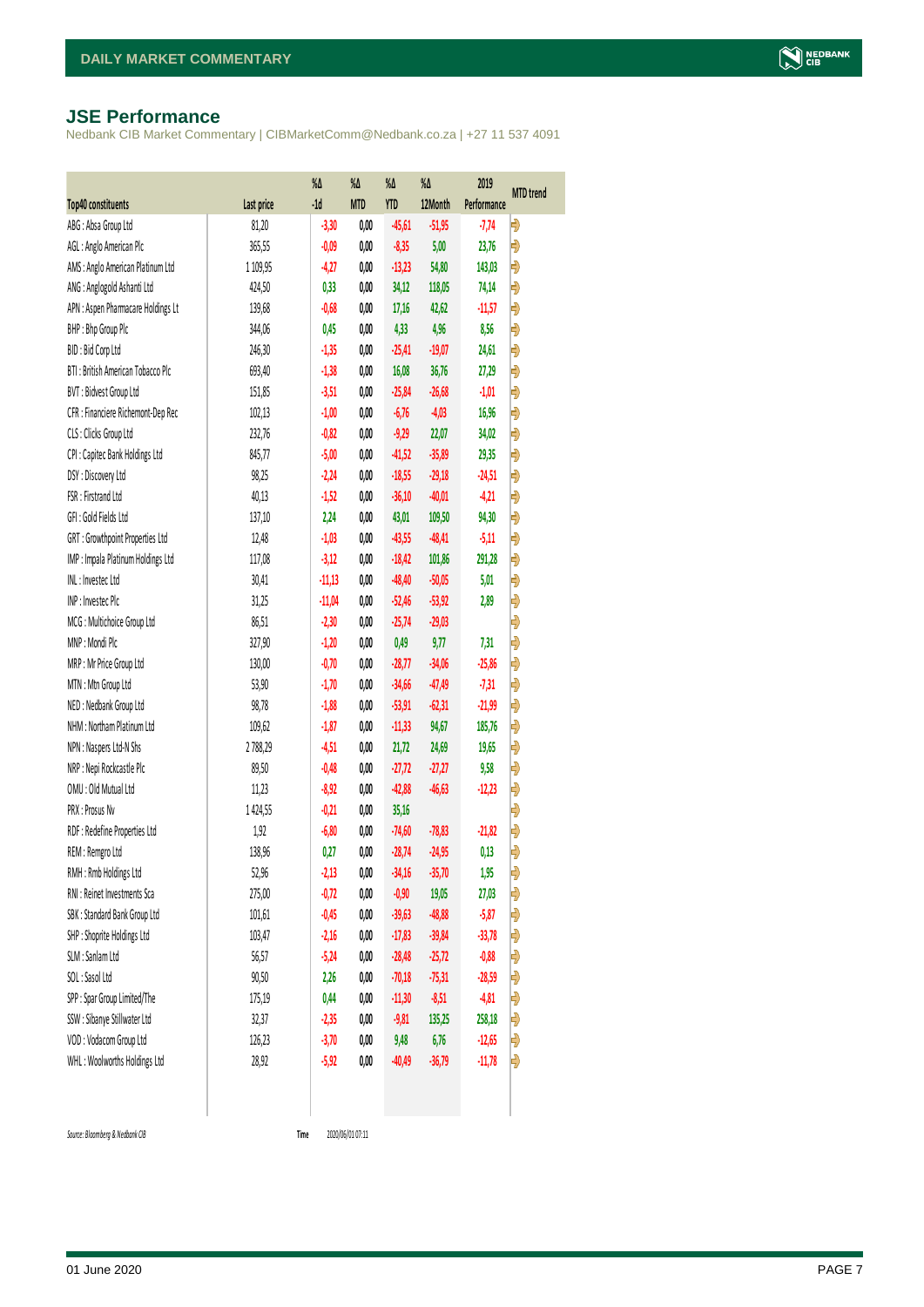### <span id="page-7-0"></span>**Economic Calendar**

Nedbank CIB Market Commentary | CIBMarketComm@Nedbank.co.za | +27 11 537 4091

|                          | Country | Event                                | Period           | Survey                   | Actual                   | Prior      | Revised    |
|--------------------------|---------|--------------------------------------|------------------|--------------------------|--------------------------|------------|------------|
| 29-May                   |         |                                      |                  |                          |                          |            |            |
| 01:30 AM                 | JN      | Job-To-Applicant Ratio               | APR              |                          | 1,32                     | 1,39       |            |
| 01:30 AM                 | JN      | Jobless Rate                         | APR              |                          | 2,60%                    | 2,50%      |            |
| 01:50 AM                 | JN      | Industrial Production YoY            | APR <sub>P</sub> |                          | $-14,40%$                | $-5,20%$   |            |
| 01:50 AM                 | JN      | Retail Trade YoY                     | APR              |                          | $-13,70%$                | $-4,60%$   |            |
| 08:00 AM                 | SA      | Money Supply M3 YoY                  | APR              |                          | 10,47%                   | 9,49%      |            |
| 08:00 AM                 | SA      | Private Sector Credit YoY            | APR              |                          | 7,37%                    | 7,84%      | 7,75%      |
| 08:00 AM                 | GE      | Retail Sales YoY                     | APR              |                          | $-6,50%$                 | $-2,80%$   |            |
| 10:00 AM                 | EC      | M3 Money Supply YoY                  | APR              |                          | 8,30%                    | 7,50%      |            |
| 11:00 AM                 | EC      | CPI Core YoY                         | MAY P            |                          | 0,90%                    | 0,90%      |            |
| 11:00 AM                 | EC      | CPI Estimate YoY                     | MAY              | $\sim$                   | 0,10%                    | 0,40%      |            |
| 02:00 PM                 | SA      | Trade Balance Rand                   | APR              |                          | $-35,0b$                 | 24,3b      | 23,9b      |
| 02:00 PM                 | SA      | South Africa Budget                  | APR              | $\overline{\phantom{a}}$ | ZAR -51,2b               | ZAR -51,2b |            |
| 02:30 PM                 | US      | Wholesale Inventories MoM            | APR <sub>P</sub> | $\overline{\phantom{a}}$ | 0,40%                    | $-0,80%$   | $-1,00%$   |
| 02:30 PM                 | US      | PCE Core YoY                         | APR              | $\overline{\phantom{a}}$ | 1,04%                    | 1,70%      |            |
| 02:30 PM                 | US      | PCE Deflator YoY                     | APR              |                          | 0,50%                    | 1,30%      |            |
| 02:30 PM                 | US      | Real Personal Spending               | APR              | $\sim$                   | $-13,20%$                | $-7,30%$   | $-6,70%$   |
| 02:30 PM                 | US      | Personal Income                      | APR              |                          | 10,50%                   | $-2,00%$   | $-2,20%$   |
| 02:30 PM                 | US      | Personal Spending                    | APR              | $\overline{\phantom{a}}$ | $-13,60%$                | $-7,50%$   | $-6,90%$   |
| 02:30 PM                 | US      | Advance Goods Trade Balance          | APR              | $\sim$                   | USD -69,7b               | 00:00      | USD -65,0b |
| 03:45 PM                 | US      | Chicago Purchasing Manager           | MAY              |                          | 32,3                     | 32,3       |            |
| 04:00 PM                 | US      | U. of Mich. Sentiment                | MAY F            |                          | 72,3                     | 72,3       |            |
| 01-June                  |         |                                      |                  |                          |                          |            |            |
| 12:00 AM                 | SA      | Naamsa Vehicle Sales YoY             | MAY              | $-86,3%$                 | -98,4%                   | $-98,4%$   |            |
| 02:30 AM                 | JN      | Nikkei Japan PMI Mfg                 | MAY F            |                          | 38,4                     | 41,9       |            |
| 03:45 AM                 | CН      | Caixin China PMI Mfg                 | MAY              | 49,6                     | 50,7                     | 49,4       |            |
| 09:55 AM                 | GE      | Markit/BME Germany Manufacturing PMI | MAY F            | 36,8                     |                          | 36,8       |            |
| 10:00 AM                 | EC      | Markit Eurozone Manufacturing PMI    | MAY F            | 39,5                     |                          | 39,5       |            |
| 10:30 AM                 | UK      | Markit UK PMI Manufacturing SA       | MAY F            | 40,8                     |                          | 40,6       |            |
| 11:00 AM                 | SA      | <b>Barclays Manufacturing PMI</b>    | MAY              | 46,5                     |                          | 46,1       |            |
| 03:45 PM                 | US      | Markit US Manufacturing PMI          | MAY F            | 40,0                     |                          | 39,8       |            |
| 04:00 PM                 | US      | <b>ISM Manufacturing</b>             | MAY              | 43,7                     |                          | 41,5       |            |
| 02-June                  |         |                                      |                  |                          |                          |            |            |
| 10:30 AM                 | UK      | Net Consumer Credit                  | APR              | GBP -4,50b               | $\overline{\phantom{a}}$ | GBP-3,84b  |            |
| 10:30 AM                 | UK      | M4 Money Supply YoY                  | APR              |                          |                          | 8,10%      |            |
| 03-June                  |         |                                      |                  |                          |                          |            |            |
| 03:45 AM                 | CН      | Caixin China PMI Services            | MAY              | 47,3                     |                          | 44,4       |            |
| 09:55 AM                 | GE      | Markit Germany Services PMI          | MAY F            | 31,4                     |                          | 31,4       |            |
| 10:00 AM                 | EC      | Markit Eurozone Services PMI         | MAY F            | 28,7                     |                          | 28,7       |            |
| 10:30 AM                 | UK      | Markit/CIPS UK Services PMI          | MAY F            | 28,0                     |                          | 27,8       |            |
| 11:00 AM                 | EC      | PPI YoY                              | APR              | $-4,2%$                  |                          | $-2,8%$    |            |
| 11:00 AM                 | EC      | Unemployment Rate                    | APR              | 8,20%                    |                          | 7,40%      |            |
| 02:15 PM                 | US      | ADP Employment Change                | MAY              | -9500k                   | ÷,                       | $-20236k$  |            |
| 03:45 PM                 | US      | Markit US Services PMI               | MAY F            | 37,4                     |                          | 36,9       |            |
| 04:00 PM                 | US      | Factory Orders Ex Trans              | APR              |                          |                          | $-3,6%$    |            |
| 04:00 PM                 | US      | <b>Factory Orders</b>                | APR              | $-14,2%$                 |                          | $-10,4%$   |            |
|                          |         |                                      |                  |                          |                          |            |            |
| <b>Source: Bloomberg</b> |         | 2020/06/01 07:10                     |                  |                          |                          |            |            |